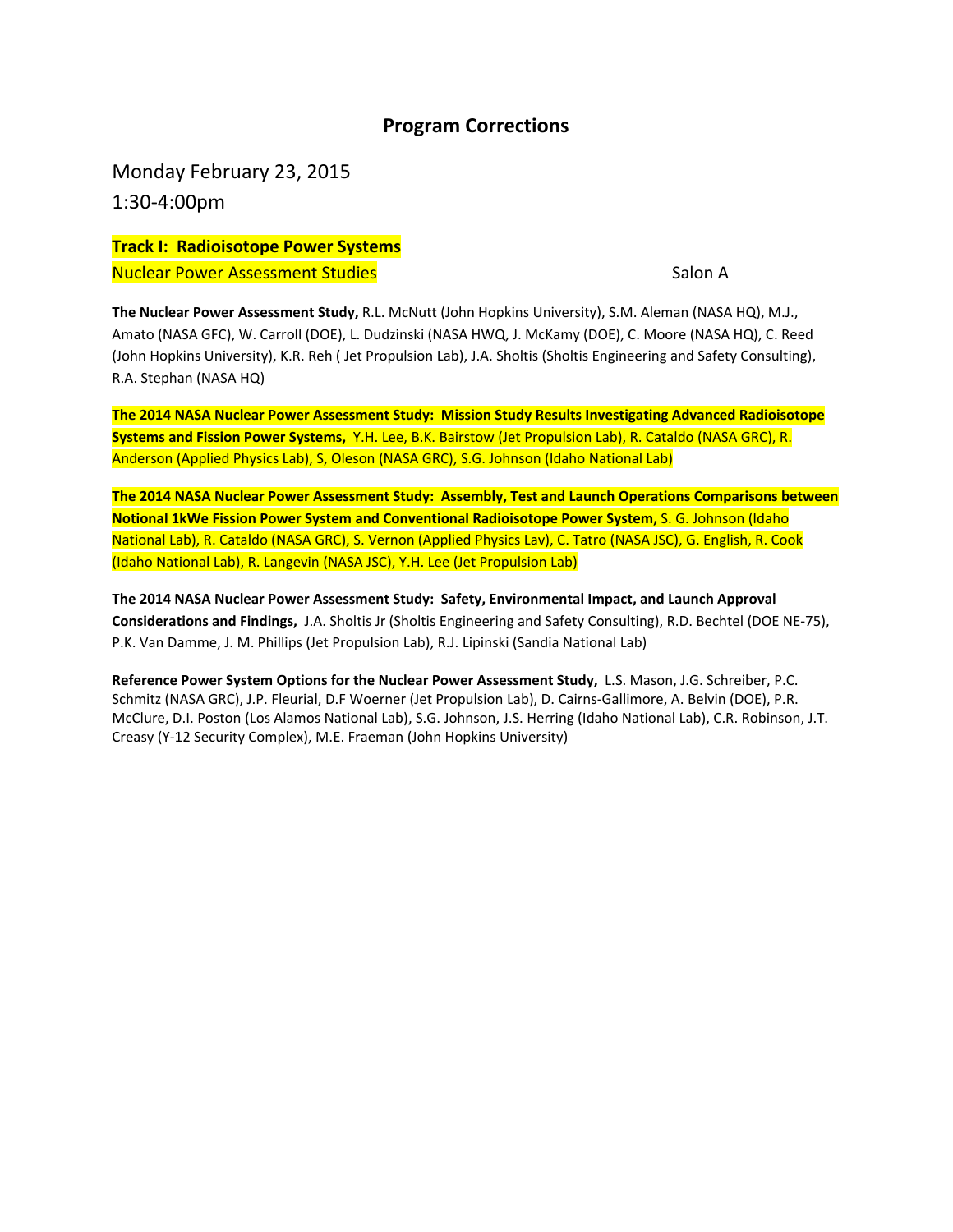Monday February 23, 2015 2:30‐5:30pm

### **Track III: Nuclear Thermal Propulsion** NTP Project and Mission Architecture Salon C

**NASA Nuclear Thermal Propulsion Project,** M. Houts, S. Mitchell, T. Kim (NASA MSFC), S. Borowski (NASA GRC), K. Power (NASA SSC), J. Scott (NASA JSC), A. Belvin (DOE‐NE75), S. Clement (Los Alamos National Lab)

**Nuclear Thermal Propulsion: Considerations for Affordable Development Strategies,** G.E. Goughty (NASA MSFC)

**Determining an Affordable Mars Mission Capable NTP Thrust Size,** C.R Joyner II, J.H Levack, J. Crowley (Aerojet Rocketdyne)

**Affordable Development and Demonstration of a Small NTR Engine and Stage: A Preliminary NASA, DOE and Industry Assessment,** S.K. Borowski, R.J. Sefcik (NASA GRC), J.E. Fittje (Vantage Partners), A.L. Qualls, B.G. Schnitzler (Oak Ridge National Lab), A. Weitzberg (DOE Consultant), C.R. Joyner (Aerojet Rocketdyne)

**Revised Point‐of‐Departure Design Options for the Nuclear Thermal Propulsion,** J.E. Fittje (Vantage Partners), B.G. Schnitzler (Oak Ridge National Lab), S.K. Borowski (NASA GRC)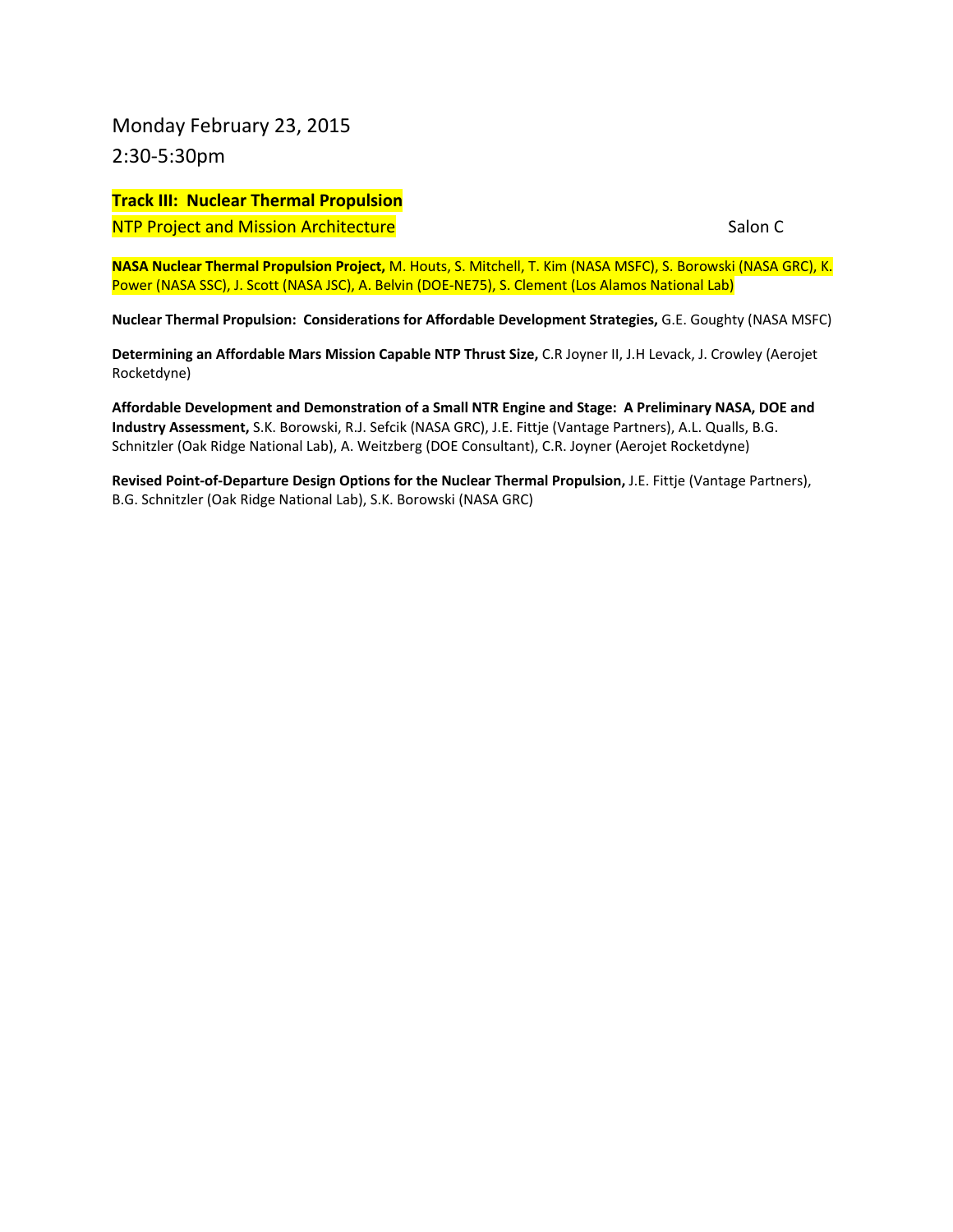## Monday February 23, 2015 2:30‐6:00pm

#### **Track IV: Advanced Concepts**

Advanced Nuclear Safety and Radiation Detection **Salon B** Salon B

**An Analysis of Projected Risks from Abnormal Occurrences During Ground Based Testing and Development of Space Nuclear Systems,** L.A. Hardin Jr. (Nuclear Regulatory Commission)

**Space Nuclear System Development Process Risk Mitigation,** L.A. Hardin Jr. (Nuclear Regulatory Commission)

**Potential Regulatory Processes and Frameworks to Support Space Nuclear Development,** L.A. Hardin Jr. (Nuclear Regulatory Commission)

**GEANT4 Based Assessment of the Cosmic Radiation Transport in Space: Examples of International Space Station and Apollo,** M. Lund, T. Jevremovic (University of Utah)

**Microstructured Semiconductor Neutron Detectors (MSNDs),** D.S. McGregor (Kansas State University), S.L.Bellinger (Radiation Detection Technologies), R.G. Fronk, L.C. Henson, T.R. Ochs, J.K. Shultis, T.J. Sobering (Kansas State University)

**Microstructured Semiconductor Neutron Detector (MSND)‐based Systems for Lower‐Power, Compact Neutron Detection** R.G. Fronk (Kansas State University), S.L. Bellinger (Radiation Detection Technolgies), L.C. Henson, T.R. Ochs, M.A. Reichenberger, J.K. Shultis, T.J. Sobering, D.S. McGregor (Kansas State University)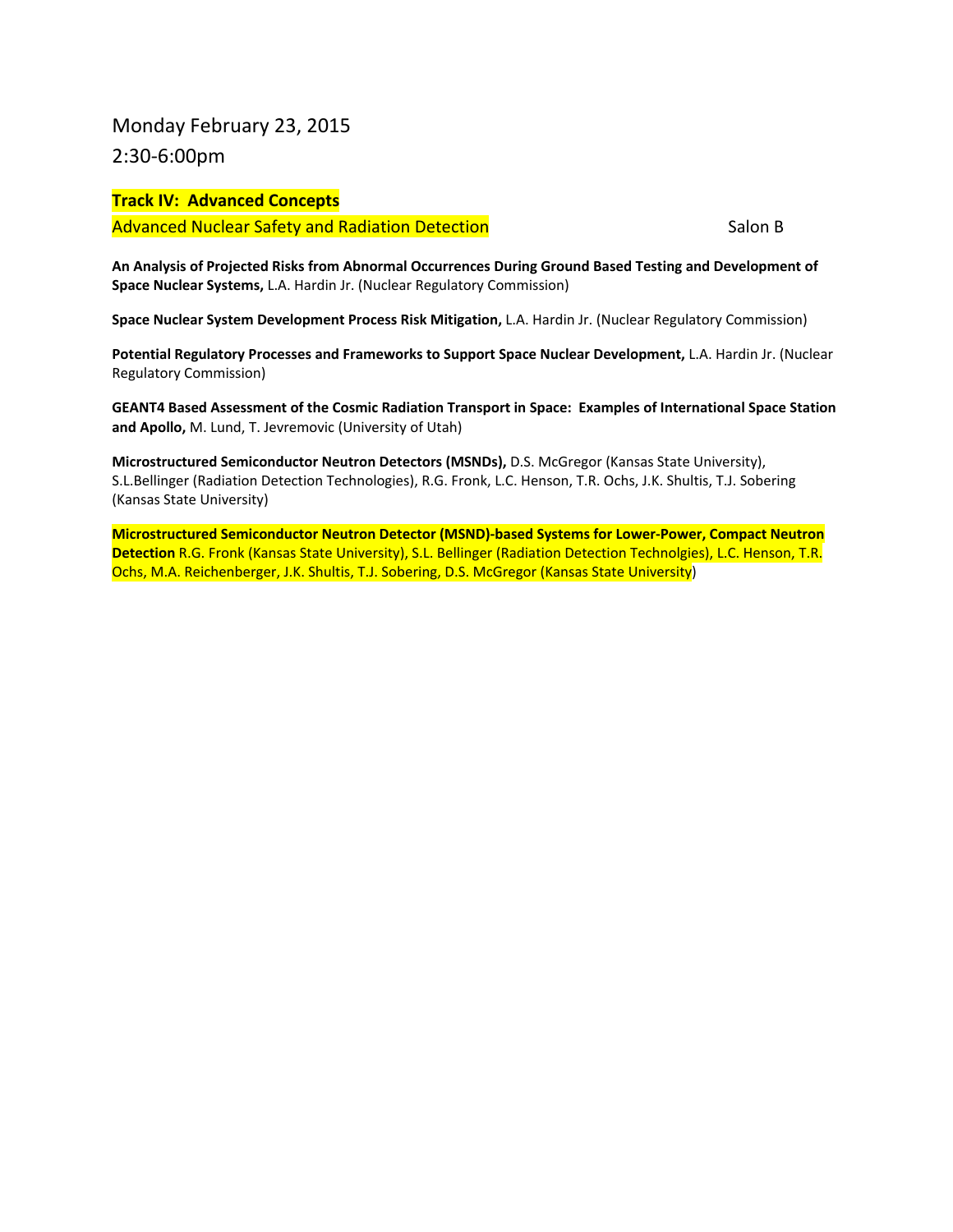Tuesday February 24, 2015 1:30pm‐4:30pm

**Track II: Fission Power and Electric Propulsion** NEP Reactor Physics and Fuel **Exercise Security Contract Contract Contract Contract Contract Contract Contract Contract Contract Contract Contract Contract Contract Contract Contract Contract Contract Contract Contract Con** 

**Benchmark Evaluation of Fuel Effect and Material Worth Measurements for a Beryllium‐Reflected Space Reactor Mockup,** M.A. Marshall (Center for Space Nuclear Research/Idaho National Lab), J.D. Bess (Idaho National Lab)

**Benchmark Experiment for Fast Neutron Spectrum Potassium Worth Validation in Space Power Reactor Design,**J. Bess (Idaho National Lab)

**The Performance of an Acciedent‐Tolerant Control Drum System for HEU‐Fueled Space Reactors,** H.C. Lee, T.Y Han, H.S. Lim, J.M. Noh (Korea Atomic Energy Research Institute)

**Solid Matrix Fuels for Space Power Reactors,** C.G. Morrison, W. Ji (Rensselaer Polytechnic Institute)

**Thermal Power Scaling of the Kilopower Reactor Concept,** D.I. Poston, P.R. McClure (Los Alamos National Lab)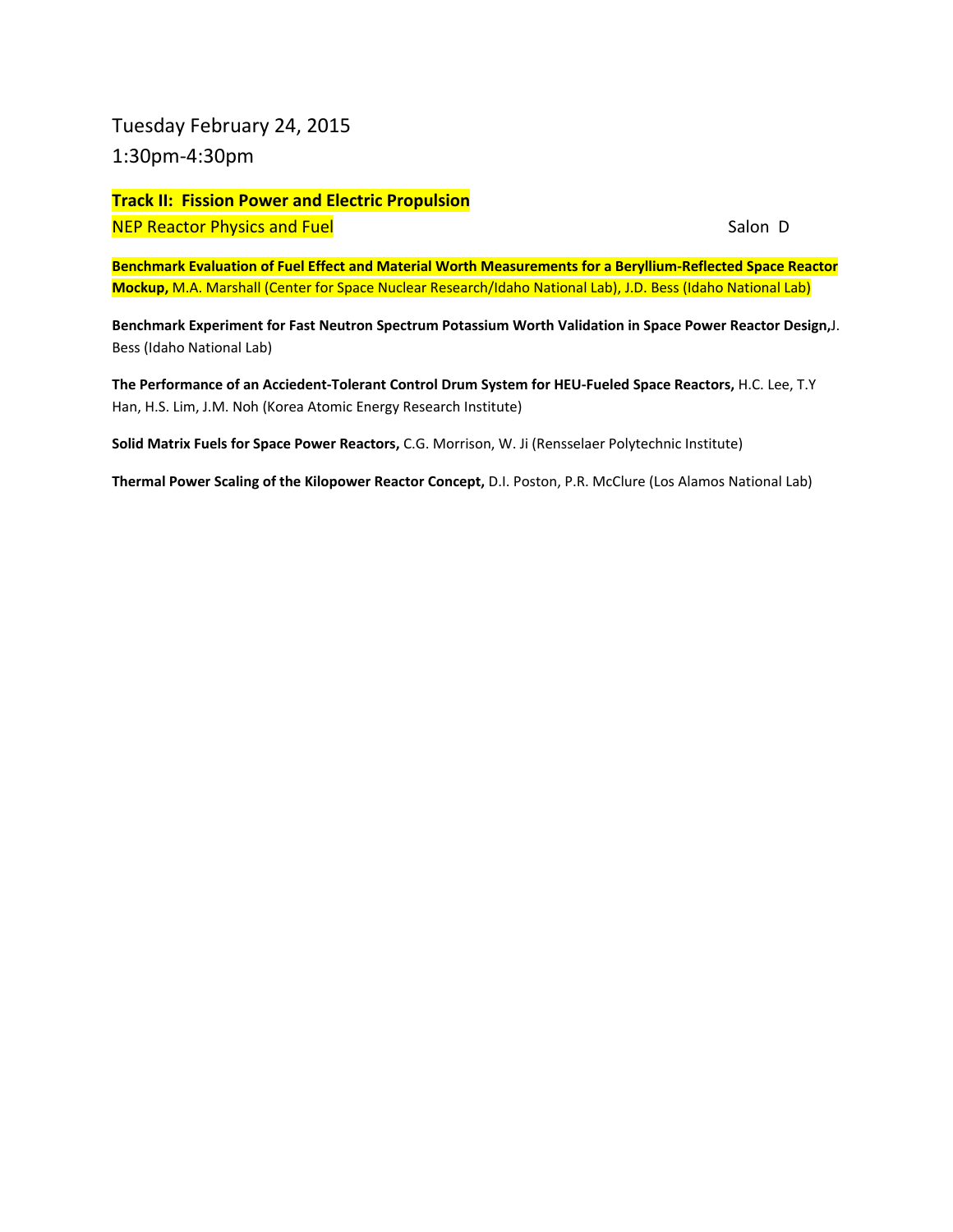Wednesday February 25, 2015 8:00am‐12:30pm

**Track I: Radioisotope Power Systems** Power System Technology: Part A Salon B

**Chassis Short Mitigation and Characterization Technique for the Multi‐Mission Radioisotope Thermoelectric Generator,** G. Bolotin, N. Keyawa (Jet Propulsion Lab)

**The eMMRTG – To Europa, Titan or Mars,** T. Hammel (Teledyne Energy Solutions), B. Otting (Aerojet Rocketdyne), R. Bennett, B. Sievers (Teledyne Energy Solutions)

**Radioisotope Thermoelectric Generators Based on Americieum‐241,** R.M. Ambrosi, H.R. Williams (University of Leicester), M. Robbins (European Thermodynamcis Ltd), H. Ning, M. Reece (Queen Mary University of London), K. Simpson (European Thermodynamics Ltd), P. Samara‐Ratna (University of Leicester), M‐C. Perkinson, K. Tomkins (Airbus Defense and Space), K. Stephenson (European Space Agency), N.P. Bannister, T. Crawford, D. Vernon, E.J. Watkinson (University of Leicester)

**RTG Degradation Primer and Application of the MMRTG,** T. Hammel (Teledyne Energy Solutions), B. Otting (Aerojet Rocketdyne), R. Bennett, B. Sievers (Teledyne Energy Solutions)

**Beta Voltaic Power Source Design Using an Electron Emitting Radioisotope Source for a Pinger Device to be Dropped on a Hydrated C‐Class Asteroid,** A. Rajguru, J. Nieminen (University of Southern California/CSNR), N. Nadupalli (University of Michigan/CSNR), J. Weatherford (George Fox University/CSNR), J. Santora (University of Utah/CSNR)

**Chassis Short Characterization and Potential Technique for the Multi‐Mission Radioisotope Thermoelectric Generator,** G. Bolotin, N. Keyawa (Jet Propulsion Lab)

**Advanced Stirling Radioisotope Generator Engineering Unit 2 Final Assembly,** S.M. Oriti (NASA GRC)

**A History, the Development and Potential Mission Uses for a 40mW Radioisotope Power System,** F.A. Leavitt (Hi‐ Z Technology), B.J. Nesmith (Jet Propulsion Lab), J.C. Bass, C. Brown (Hi‐Z Technolgoy)